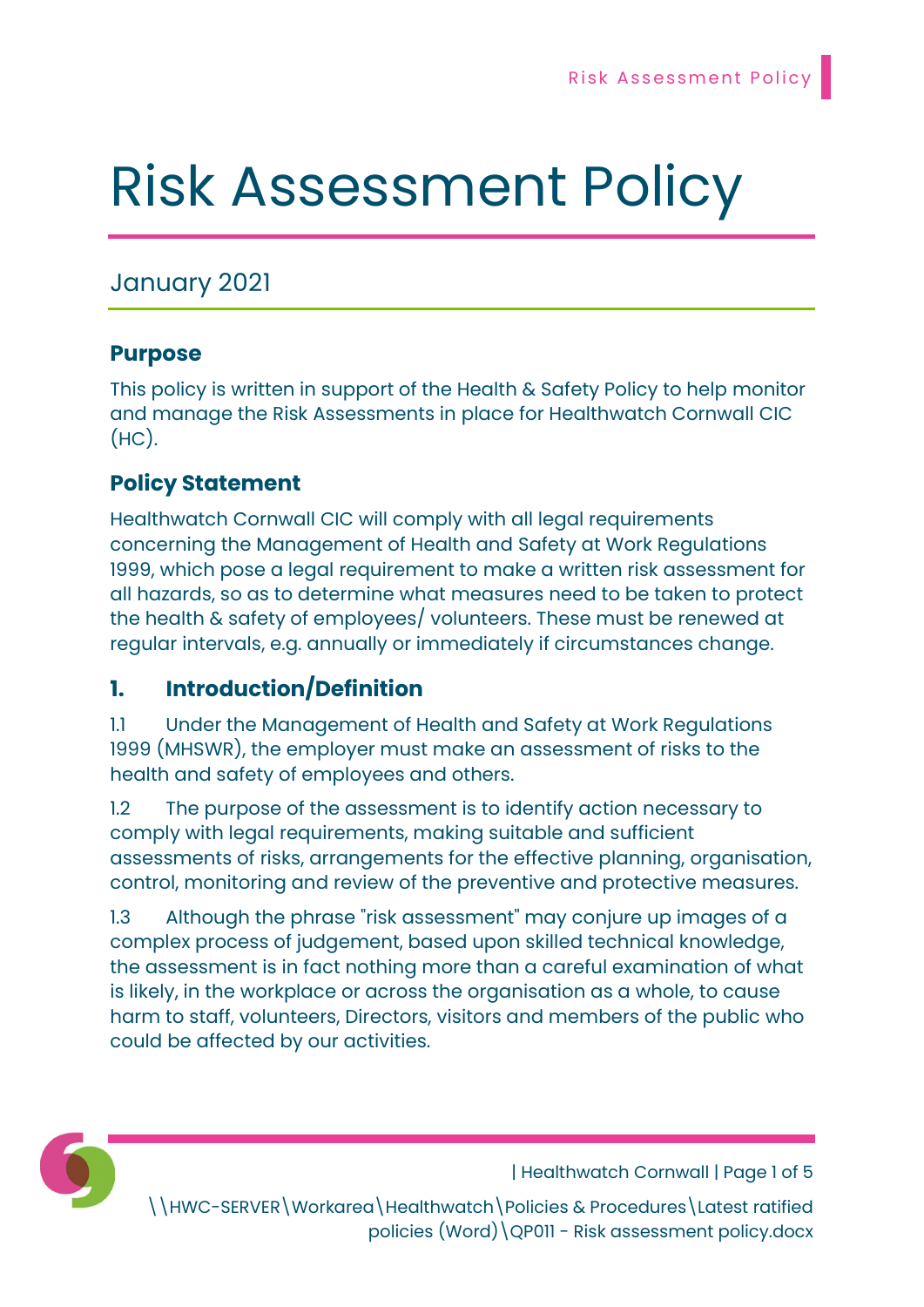1.4 In addition risk assessment will identify risks to the organisation in being able to meet its operational and financial objectives whilst maintaining a quality service.

1.5 From this information HC can then weigh up whether or not there are sufficient precautions in place, or more needs to be done to prevent that harm/threat materialising. The primary aims are to make sure that HC remains a viable organisation fit for its purpose, that no person suffers harm due to conditions either in the workplace, or as part of their activities on behalf of HC within the community.

1.6 The enlightened employer can take decisions, provide guidance and apply protective and preventive measures to assure itself that systems are in place to create a safe environment and meet its financial and operational obligations.

## 2. Identification of Risks

2.1 Risks are primarily identified through the risk assessment process, however they can be identified by any individual associated with HC by notifying the risk to admin@healthwatchcornwall.co.uk

2.2 Organisational risks are identified through threats to the financial and operational performance of HC and through failure to meet contractual targets. These are monitored through our business risk register. Any risk identified should be reported to admin@healthwatchcornwall.co.uk

2.4 The aims of Risk Assessments are to identify what potential or actual risk staff, volunteers, Directors, visitors and members of the public face when accessing the services provided by reviewing the following areas:

- Office facilities
- Fire Risk Assessment
- Management of engagement activities
- Specific Risk Assessments as and when appropriate

2.5 Local ownership of the assessment is essential in identifying potential or actual risks for which measures can be put in place to remove or reduce the likelihood of occurrence.

# 3 Aims and Objectives

3.1 To ensure compliance with relevant legislation, in particular with the requirements of the Management of Health and Safety at Work Regulations (1999).



| Healthwatch Cornwall | Page 2 of 5

\\HWC-SERVER\Workarea\Healthwatch\Policies & Procedures\Latest ratified policies (Word)\QP011 - Risk assessment policy.docx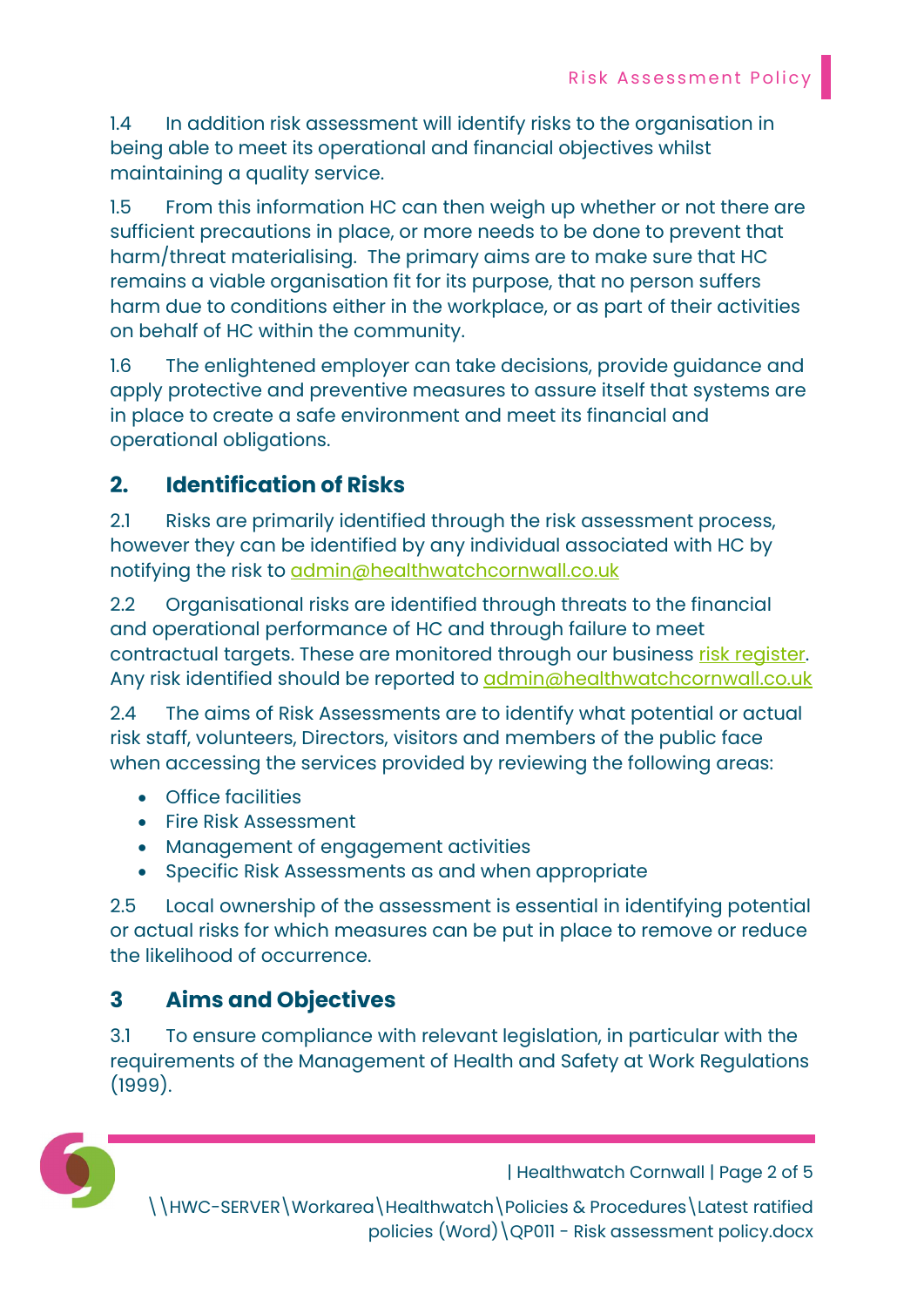3.2 To undertake a suitable and sufficient assessment of all workplace risks, identifying hazards and judging the level of risk.

3.3 To eliminate or reduce, as far as reasonably practicable, all unacceptable risks by the implementation of appropriate alternatives or control measures.

3.4 To record and review assessments at an appropriate frequency.

3.5 To provide suitable information, supervision and training to enable effective risk assessments to be carried out.

## 4. Responsibilities.

4.1 The Directors of HC have the overall responsibility, statutory and operational, for managing health and safety.

4.2 The CEO, supported by the Business Support Manager, will ensure that:

- An assessment of risks for the areas under their control is performed
- Actions are identified and implemented
- The results of the risk assessment are documented and kept

4.3 All staff, volunteers and Directors will ensure that they participate as requested in the risk assessment process and use/maintain any control measures identified as being necessary to minimise risks.

### 5. Arrangements

5.1 Assessments will be recorded on the **HC Risk Assessment Form** in accordance with the Risk Assessment Policy

5.2 Copies of completed risk assessments will be reviewed and monitored on a regular basis.

5.3 Records will be available to staff for information and also for audit purposes.

5.4 All assessments will be entered in the Risk Assessment Register.

## 6. Training

6.1 As part of their induction, Staff/volunteers undertake training in the following areas through the Mentor portal:

 Mandatory training: health & safety induction; home working; stress essential; fire safety; display screen awareness; manual handling awareness; safeguarding



| Healthwatch Cornwall | Page 3 of 5

\\HWC-SERVER\Workarea\Healthwatch\Policies & Procedures\Latest ratified policies (Word)\QP011 - Risk assessment policy.docx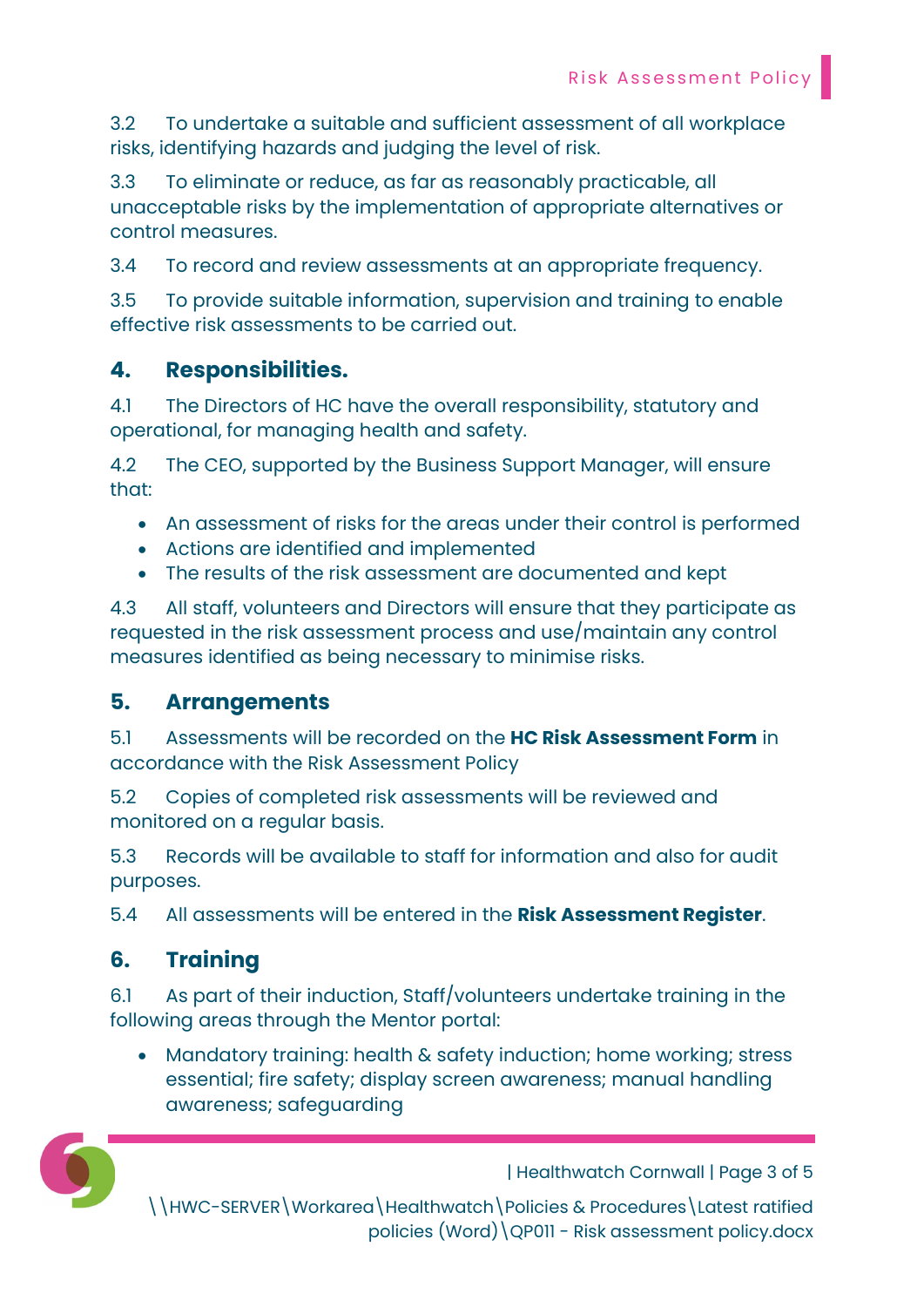• Specific training as deemed appropriate by their Line Manager

#### 7. Monitoring

7.1 The Business Support Manager is responsible for ensuring that risks are reviewed and the register is updated.

7.2 Reported risks are reported to and reviewed by the Board of Directors on an annual basis apart from Business Risk which is monitored quarterly; and any serious incidents which would be reported immediately.

#### 8. Acceptable Levels of Risk

8.1 It is accepted that it is neither realistic nor possible to totally eliminate all areas of risk. It is however feasible to develop a systematic approach to the management of risk so that adverse consequences are minimised or, in some cases, eliminated.

#### Please see appendix for process

| This is a controlled document. It should not be altered in any way without the express permission of the author<br>or their representative. On receipt of a new version, please destroy all previous versions. |                               |               |   |                                |                         |
|----------------------------------------------------------------------------------------------------------------------------------------------------------------------------------------------------------------|-------------------------------|---------------|---|--------------------------------|-------------------------|
| <b>Document No.</b>                                                                                                                                                                                            | <b>OP011.1</b>                |               |   | <b>Original issue</b><br>date: | <b>January 2021</b>     |
| <b>Document Title:</b>                                                                                                                                                                                         | <b>Risk Assessment Policy</b> |               |   | <b>Author:</b>                 | <b>Business Support</b> |
| <b>Version:</b>                                                                                                                                                                                                |                               | <b>Pages:</b> | 5 | Last reviewed:                 | <b>April 2021</b>       |
| <b>Approved by:</b>                                                                                                                                                                                            | <b>Board of Directors</b>     |               |   | <b>Next review:</b>            | <b>April 2023</b>       |



| Healthwatch Cornwall | Page 4 of 5

\\HWC-SERVER\Workarea\Healthwatch\Policies & Procedures\Latest ratified policies (Word)\QP011 - Risk assessment policy.docx